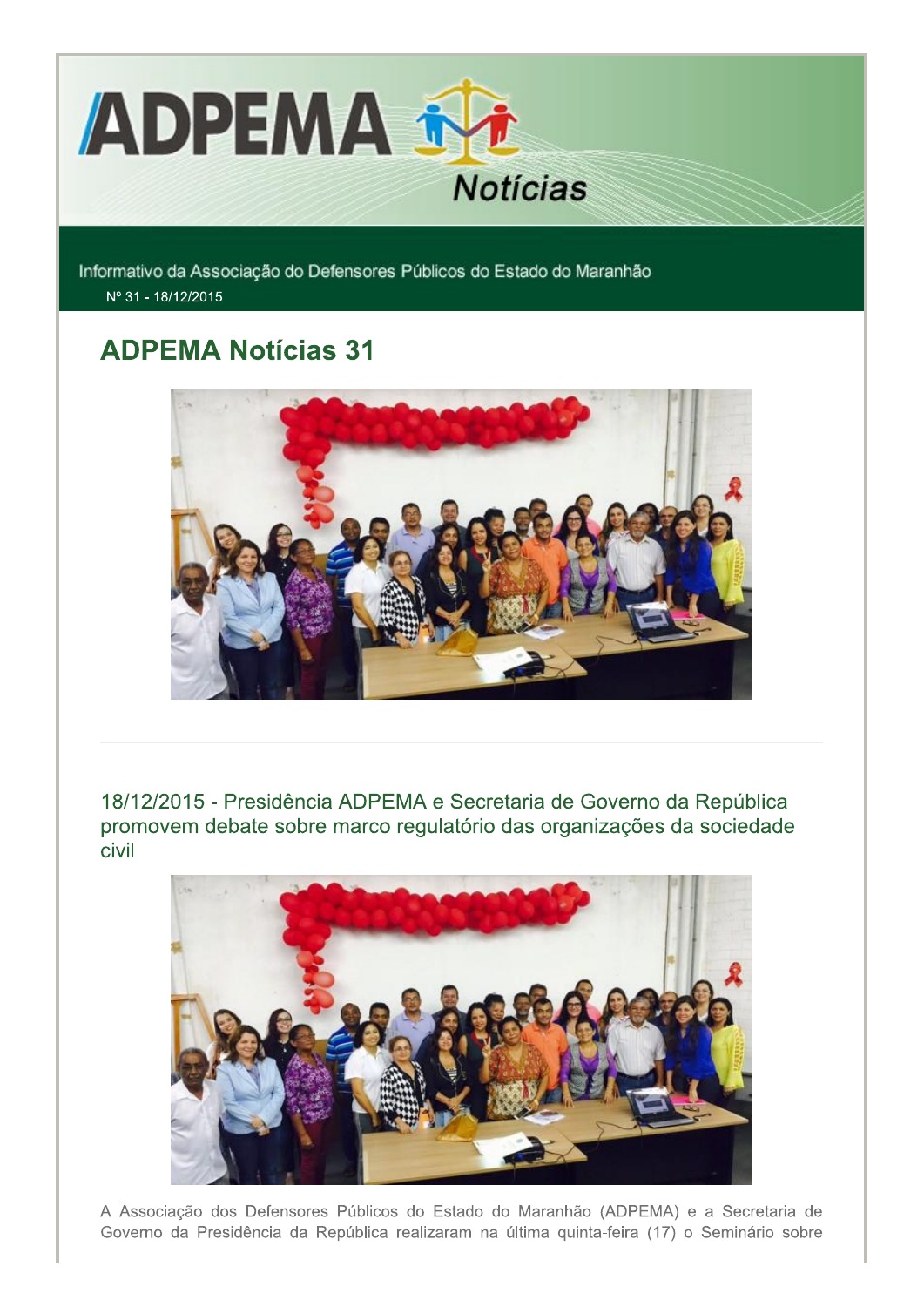Marco Regulatório do Marco Regulatório das Organizações da Sociedade Civil - Lei n.º 13.019/2014 no Auditório da Secretaria de Estado da Saúde.

Na ocasião, estiveram presentes a Assessora Especial da Presidência da República, Laís Figueiredo; a Advogada Popular, Luciana Pivato; a Presidente da Associação dos Defensores Públicos do Estado do Maranhão (ADPEMA), Clarice Binda; a Defensora Geral do Estado (DPE/MA), Mariana Albano; o Corregedor Geral da DPE/MA, Peterson Rego; e a Ouvidora Geral da DPE/MA, Rosicléia Costa; e muitas entidades da sociedade civil.

Com a palestra "Nova relação de parceria das OSCs com o Estado: Fomento e Colaboração (Lei 13.019, de 31 de julho de 2014, com as alterações da Lei 13.204, de 15 de dezembro de 2015)", a Assessora Especial da Presidência da República, Laís Figueiredo discorreu sobre os avancos na dimensão normativa; do conhecimento e a importância das alterações da Lei n. 13.019/2014. "Com estas mudanças teremos abrangência nacional, atuação em rede, instrumentos jurídicos próprios, chamamento público obrigatório, manifestação de interesse social, entre outros. A partir disso, colaboramos para a criação de Termos de Colaboração (iniciativa da administração, para execução de políticas) e de Fomento (para fomentar ideias novas, que contribuam para as políticas públicas permite a iniciativa da sociedade civil)", ressalta.De acordo com a Presidente da ADPEMA, Clarice Binda, este é um momento ímpar para discussão, pois aproxima os movimentos sociais da Defensoria Pública, possibilitando uma maior efetivação do papel da Defensoria na garantia de direitos.As entidades da sociedade civil presentes receberam com entusiasmo o diálogo com a Presidência da República, tirando suas dúvidas e demonstrando interesse na oportunidade.

## 18/12/2015 - Resolução que regulamenta as audiências de custódia é aprovada no CNJ

O Conselho Nacional de Justiça aprovou resolução que regulamenta as audiências de custódia. Os tribunais terão até o dia 1º de fevereiro de 2016, data em que a resolução entrará em vigor, para implantar em todo território nacional as disposições.

Aprovada por unanimidade, a resolução detalha o procedimento de apresentação de presos em flagrante ou por mandado de prisão à autoridade judicial competente e possui dois protocolos de atuação — um sobre aplicação de penas alternativas e outro sobre os procedimentos para apuração de denúncias de tortura.

Os tribunais terão 90 dias para implantar em todo território nacional as disposições a partir de 1º de fevereiro de 2016, data em que a resolução entrará em vigor. Nos diferentes tribunais do país, as audiências de custódia foram instaladas por meio de acordos de cooperação firmados entre o CNJ e órgãos do Judiciário e do Executivo em todas as unidades da federação.

Com a aprovação desta resolução, as audiências de custódia passam a ter seu modo de funcionamento uniformizado, aprimorando as rotinas procedimentais já formuladas pelas experiências. Referendando diversos pactos internacionais assinados pelo Brasil, o documento está respaldado por duas decisões recentes do Supremo Tribunal Federal que confirmaram a legalidade das audiências de custódia durante o julgamento da Ação Declaratória de Preceito Fundamental 347 e da Ação Direta de Inconstitucionalidade 5.240.

O presidente do CNJ, ministro Ricardo Lewandowski, lembrou que o texto da resolução contém o que há de melhor das experiências dos tribunais na implantação da iniciativa. "O que temos neste primeiro momento é uma síntese da experiência dos 27 tribunais estaduais e de algumas varas federais no que diz respeito à audiência de custódia", afirmou. O ministro lembrou a oportunidade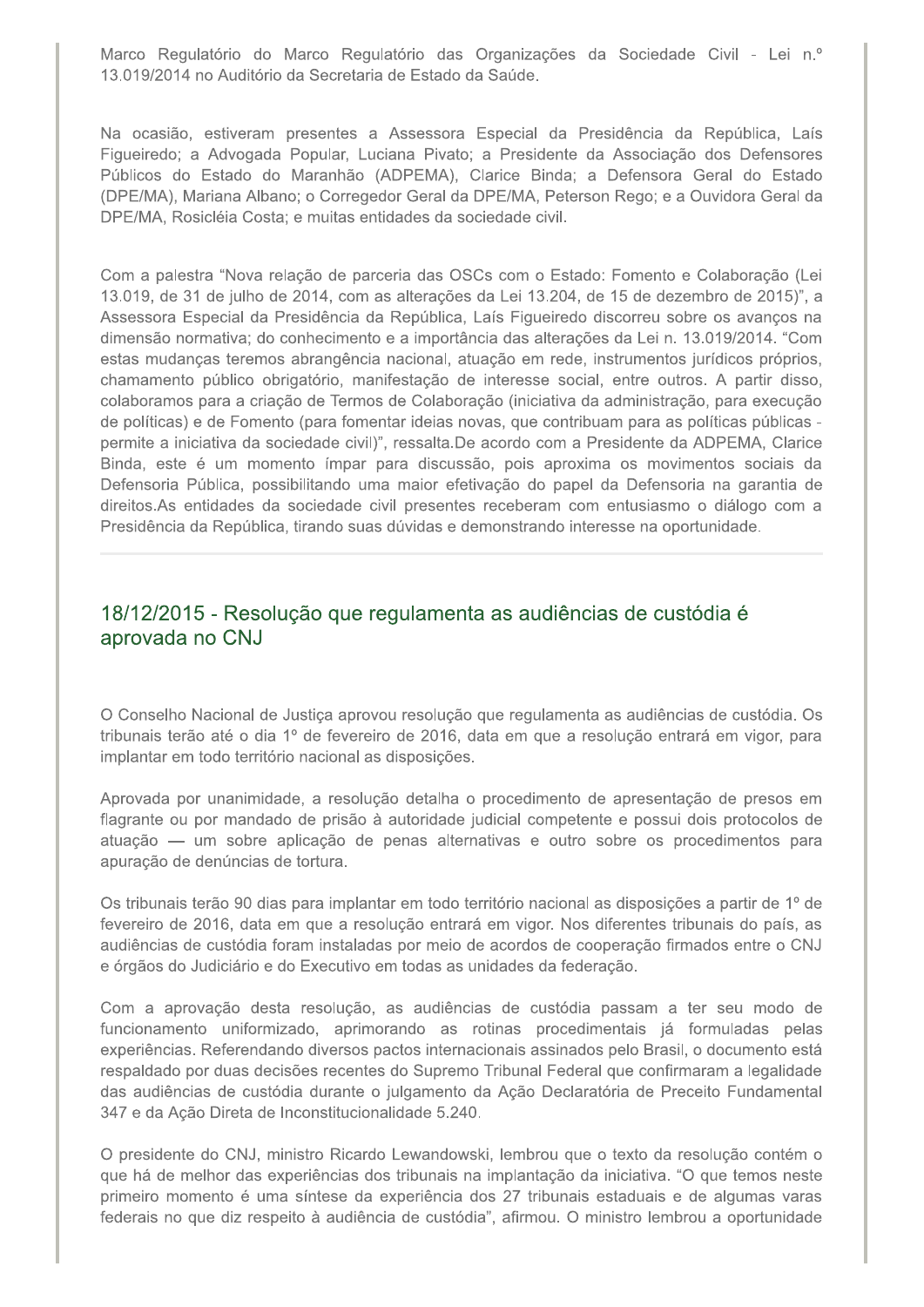da aprovação da medida em um momento em que o Congresso Nacional analisa projeto de lei para regulamentar a realização das audiências de custódia na legislação.

O relator da matéria, conselheiro Bruno Ronchetti, destacou o êxito como o projeto do CNJ foi pensado e executado, destacando sua aptidão para o combate à cultura do encarceramento e também visando a efetividade da defesa dos direitos humanos.

A corregedora Nacional de Justica, ministra Nancy Andrighi, e os conselheiros Fabiano Silveira, Arnaldo Hossepian e Norberto Campelo manifestaram-se favoráveis à resolução, cuja redação foi organizada pelo coordenador do Departamento de Monitoramento e Fiscalização do Sistema Carcerário e do Sistema Socioeducativo (DMF/CNJ), juiz Luís Lanfredi.

#### Funcionamento

A resolução determina a obrigatoriedade da apresentação pessoal do preso em flagrante, como também daquele preso por mandado de prisão, a um juiz no prazo de 24 horas, inclusive em fim de semana e feriado. O texto confirma a necessidade da presenca do Ministério Público e do defensor durante a audiência, reafirmando a indispensabilidade do prévio contato entre o preso e seu advogado ou defensor público.

A resolução ainda trata do Sistema Audiência de Custódia (Sistac), desenvolvido e distribuído gratuitamente pelo CNJ para ser usado em caráter nacional por todas as unidades judiciais envolvidas nas audiências de custódia, objetivando facilitar a coleta de dados e a produção de estatísticas sobre a porta de entrada do sistema carcerário, inclusive destacando as referências a denúncias de tortura e maus-tratos, cujo método de apuração é inovadoramente tratado na resolução.

O texto também sinaliza que o uso de tornozeleiras eletrônicas como medida alternativa à prisão é excepcional e deve acontecer apenas quando não for possível a concessão de liberdade provisória sem cautelar ou com cautelar menos gravosa. Ainda segundo a resolução, o uso da tornozeleira deve passar por reavaliação periódica, devendo o equipamento ser destinado apenas às pessoas acusadas por crimes com pena superior a quatro anos ou condenadas por outro crime com sentença transitada em julgado, além de pessoas em cumprimento de outras medidas protetivas de urgência.

A resolução detalha também, com maior especificidade, o papel do juiz durante o ato, oferecendolhe protocolos e orientação sobre o modo de atuação judicial. O objetivo foi o de conferir ao magistrado um quia específico para sua intervenção no ato, habilitando-o a atuar com mais segurança e discricionariedade para resguardar direitos e aferir a legalidade estrita do ato de prisão. Com informações da Assessoria de Imprensa do CNJ.

Ato Normativo 0005913-65.2015.2.00.0000

18/12/2015 - ADPEMA firma convênio para curso de atualização sobre novo **CPC** 

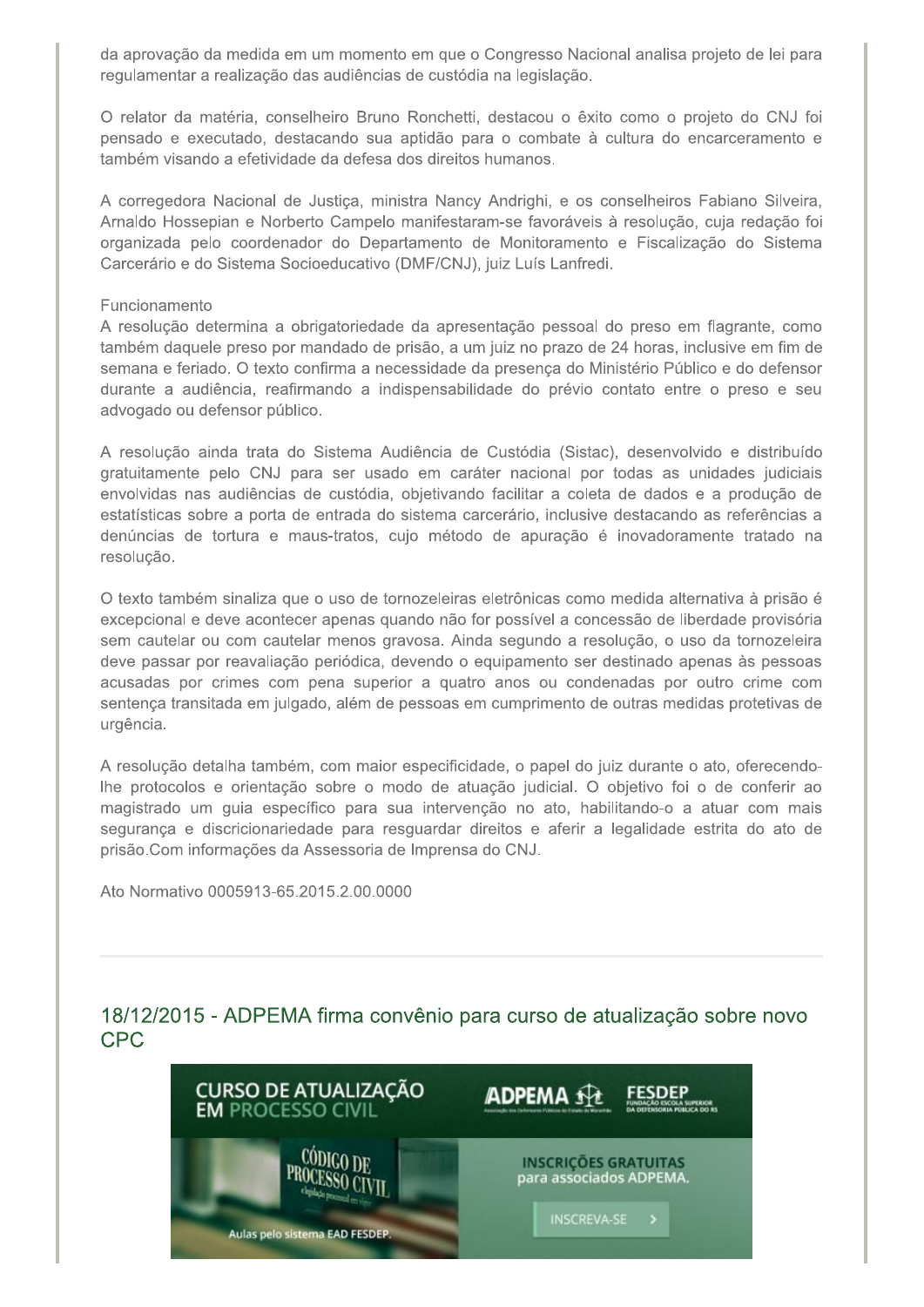A ADPEMA acaba de firmar convênio com a Fundação Escola Superior da Defensoria Pública do Rio Grande do Sul (FESDEP), com objetivo de conceder desconto de 30% aos defensores públicos associados sobre o valor do curso de atualização sobre o novo Código de Processo Civil. O abatimento é extensivo também à matrícula. Qualquer defensor pode fazer o curso mediante a comprovação da regularidade da condição de associado da ADPEMA.

O novo CPC, sancionado este ano pela presidente da República e com prazo para entrar em vigor em março do ano que vem, traz mudanças significativas no reforço às garantias constitucionais do processo, ao contraditório, à ampla defesa, à celeridade, à moralidade e transparência nas decisões judiciais. O curso é direcionado à carreira de defensor público e será ministrado nas modalidade de Ensino a Distância. Para a Presidente da ADPEMA, Clarice Binda, a articulação com a FESDEP do Rio Grande do Sul representa "o cumprimento das finalidades institucionais da entidade", ao promover o aperfeiçoamento dos defensores para o melhor desempenho de suas funções.

Confira as informações sobre o curso de ensino à distância no site da FESDEP: www.fesdep.org.br

## 16/12/2015 - ANADEP divulga seleção de artigos para edição de livro sobre Defensoria Pública e movimentos populares

A segunda edição do livro "Defensoria Pública, Assessoria Jurídica Popular e Movimentos Sociais e Populares: novos caminhos traçados na concretização do direito de acesso à Justiça" provoca uma discussão quanto a perspectiva crítica e interdisciplinar, conhecimentos e práticas em torno da atuação da Defensoria Pública junto a movimentos sociais.

O livro será lançado no próximo ano pela Associação Nacional dos Defensores Públicos (ANADEP) em parceria com a Associação Nacional dos Defensores Públicos Federais (ANADEF), a Articulação Justiça e Direitos Humanos- JusDH, o Colégio de Ouvidorias de Defensorias Públicas do Brasil (CODPB), Fórum Justiça (FJ), Instituto de Pesquisa Direitos e Movimentos Sociais (IPDMS), a Rede Nacional de Advogadas e Advogados Populares (RENAP) e a Rede Nacional de Assessoria Jurídica Universitária (RENAJU).

Seque abaixo lista de autores contemplados. Fonte: Ascom/ANADEP

16/12/2015 - Mais de 200 entidades da sociedade civil assinam carta de apoio à autonomia da Defensoria Pública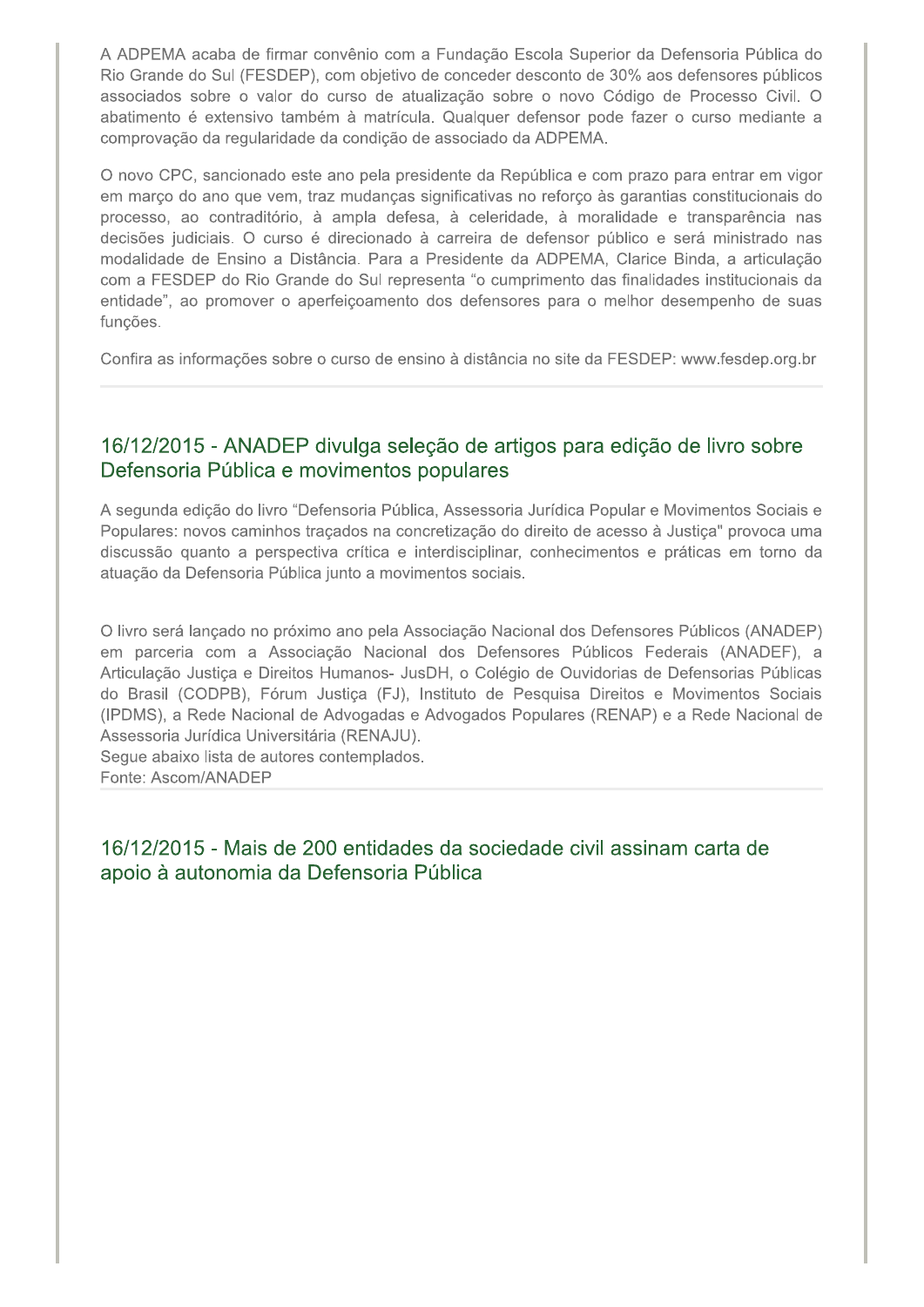

Até o momento, a ANADEP ja recebeu mais de 230 assinaturas de apoio a CARTA ABERTA PARA US MOVIMENTOS SOCIAIS E A SOCIEDADE CIVIL ORGANIZADA. SOD O título, "**Por que a** u mais de 230 assinaturas de apoio à CART/<br>OCIEDADE CIVIL ORGANIZADA. Sob o tít<br>nanter autônoma?" a mobilização para<br>o destacar à sociedade a importância da /<br>esso à Justiça, a ampliação dos serviços<br>ais e à cidadania.<br>nan Defensoria Publica precisa se manter autonoma?" a mobilização para aproximar aos movimentos sociais tem por objetivo destacar a sociedade a importancia da AUTONOMIA DA DEFENSORIA PUBLICA para o acesso a Justiça, a ampliação dos serviços oferecidos pela instituição e a defesa dos direitos sociais e a cidadania.

A diretoria da ANADEP informa que mantera a mobilização até o final do año. Durante reunião no Supremo Tribunal Federal, o ministro Dias Toffoll - que pediu vista para analisar a ADI 5296 que questiona a autonomía da Defensoria - informou que so devolvera a Ação para ser analisada em Plenario em 2016. "Vamos continuar mobilizados e continuar a receber apolos de todas as partes do país. Os representantes de Associações estão a todo vapor dialogando em suas bases com os representantes da sociedade civil. Vamos acumular o maior numero de assinaturas e mostrar o reconnecimento da nossa Instituição≅, destacou o presidente da ANADEP, Joaquim Neto.

**Articulação Nacional:** As Associações que obtiverem apolo devem enviar a ANADEP o nome das Instituições que apoiam o movimento e que também irão subescrever o documento. Enviar para  $\sec$ retaria@anadep.org.br e comunicacao@anadep.org.br ASSUNTO: Carta Aberta Movimento Sociais.

### Por que a Defensoria Pública precisa se manter autônoma?

A crise economica que assola o país colocou novamente na ordem do día a questão do acesso a Justiça da população vulheravel.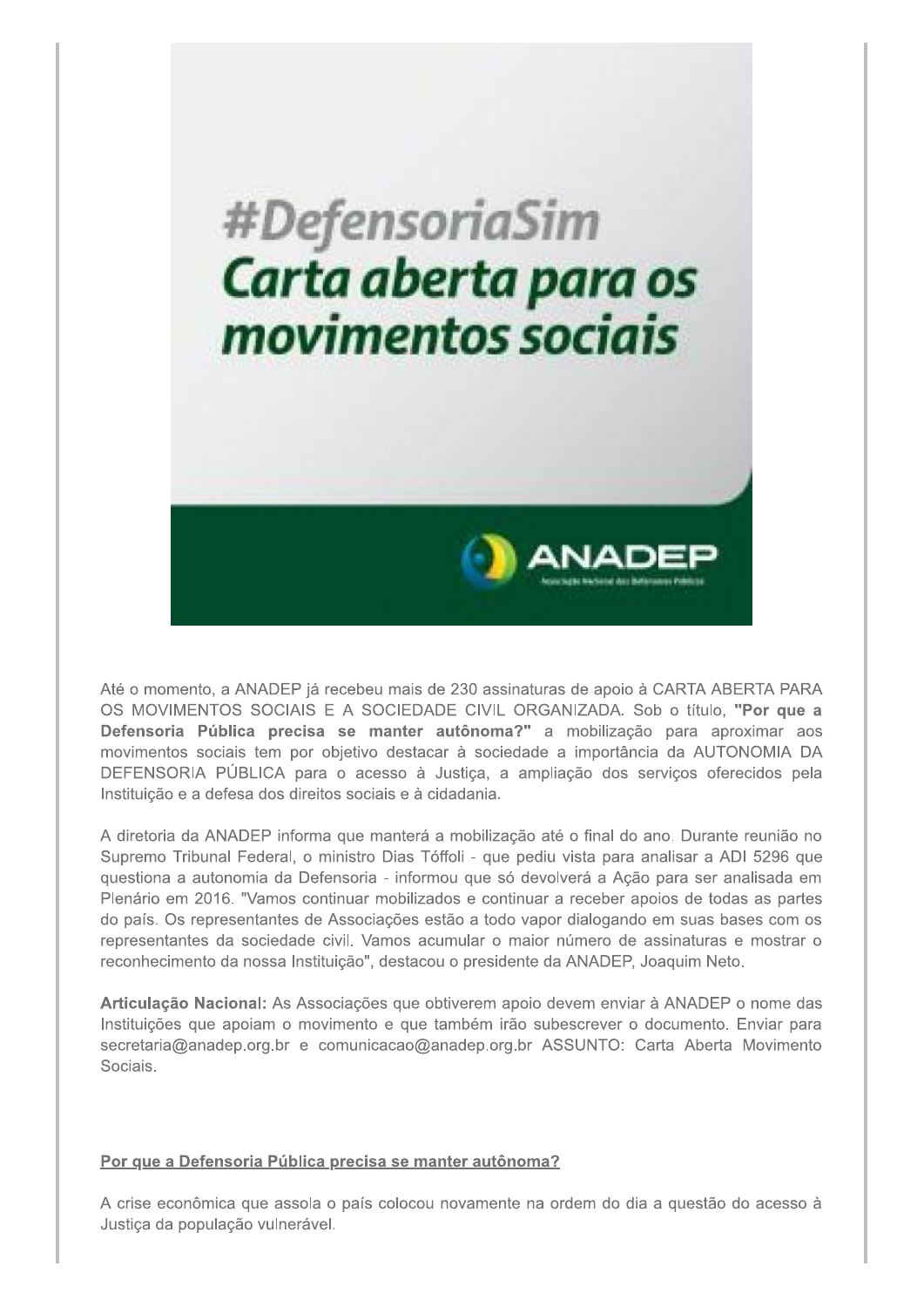Isto porque, em tempos de diminuição de dinheiro circulando e oportunidades de emprego, a população de baixa renda é a que mais sofre. Pais desempregados não conseguem pagar pensões alimentícias e sofrem execução; adolescentes sem perspectiva engrossam as unidades de internação; locatários deixam de pagar os aluguéis e se tornam réus em ações de despejo; idosos pedem revisão de benefícios previdenciários e medicamentos a que têm direito.

Neste contexto, não há momento mais oportuno para tratar da autonomia da Defensoria Pública, instituição que presta assistência jurídica a quem não possui meios para custear o pagamento de advogado privado e outros vulneráveis. Mas, o que é essa autonomia?

Desde a promulgação da Constituição de 1988, o Brasil escolheu um modelo público de promoção do acesso à Justiça. Contudo, a submissão das Defensorias Públicas aos governos estaduais e federal, muitas vezes os maiores violadores de direitos humanos, não materializava a garantia constitucional.

Para melhorar o cenário e concretizar a vontade do legislador constituinte, em 2004, foi reforçada a autonomia da Defensoria Pública. Entendeu-se que apenas com essa conquista, as Defensorias poderiam garantir adequado orçamento para aprimorar o serviço prestado à população, tanto por meio da melhoria de estrutura física quanto da quantidade de funcionários e Defensores. Ter autonomia significa ter independência perante o governo para postular direitos dos cidadãos, inclusive contra o Estado, sem medo de contrariar interesses de quem esteja exercendo o poder.

É neste momento em que se encontra a Defensoria Pública em todo o país.

Os dados relativos à evolução do atendimento prestado pela Defensoria desde a conquista de sua autonomia mostram que a grande maioria das demandas são de responsabilidade da Instituição. Além disso, o fortalecimento da legitimidade para as ações coletivas reduziu o número de ações individuais, deixando de lotar o Poder Judiciário com causas repetidas.

Espera-se que os governantes respeitem a autonomia para preservar o que foi até aqui conquistado, permitindo a expansão do acesso da população mais vulnerável à Justiça. Mas alguns obstáculos se apresentam e precisam ser superados. Nesse caminho, o apoio social será fundamental para assegurar que a Instituição permaneça autônoma, prestando serviço de qualidade à população.

Desde que foi implementada a autonomia da Defensoria Pública da União, por exemplo, o serviço por ela prestado foi ampliado em 10 unidades jurisdicionais, levando o atendimento da Instituição a rincões que antes não conheciam a atuação da Defensoria.

Contudo, essa impressionante conquista está ameaçada. Encontra-se em julgamento perante o Supremo Tribunal Federal a ADI n. 5296, que discute a autonomia da DPU, buscando que ela volte a estar subordinada ao governo federal.

E um julgamento desfavorável nessa ação pode repercutir negativamente nas Defensorias Estaduais, restringindo a autonomia, a duras penas conquistada, e que reflete diretamente na melhoria do atendimento à população.

Caso isso ocorra, um imenso retrocesso social tomará lugar em nosso país. Vivemos um tempo de recrudescimento e ameaça de perda de direitos consolidados, principalmente aqueles relativos a grupos hipossuficientes ou vulneráveis. Mulheres, crianças, encarcerados, consumidores, idosos, negros, pessoas em situação de rua, ou com direito à moradia em risco, LGBTs, indígenas, além de outras minorias, todos sofrem a possibilidade de perda do empoderamento, e muitas vezes apenas têm voz através das Defensorias que trabalham junto a essas coletividades.

Não é demais lembrar que a Defensoria Pública é a única instituição do sistema de Justica a contar com o modelo de Ouvidorias Externas, ou seja, legítimo mecanismo de participação e controle social. Atualmente, contam com Ouvidorias Externas os estados de SP, AC, BA, RS, MA, CE, PI, MT, DF, PR e, recentemente, o Rio de Janeiro. O Colégio de Ouvidorias das Defensorias Públicas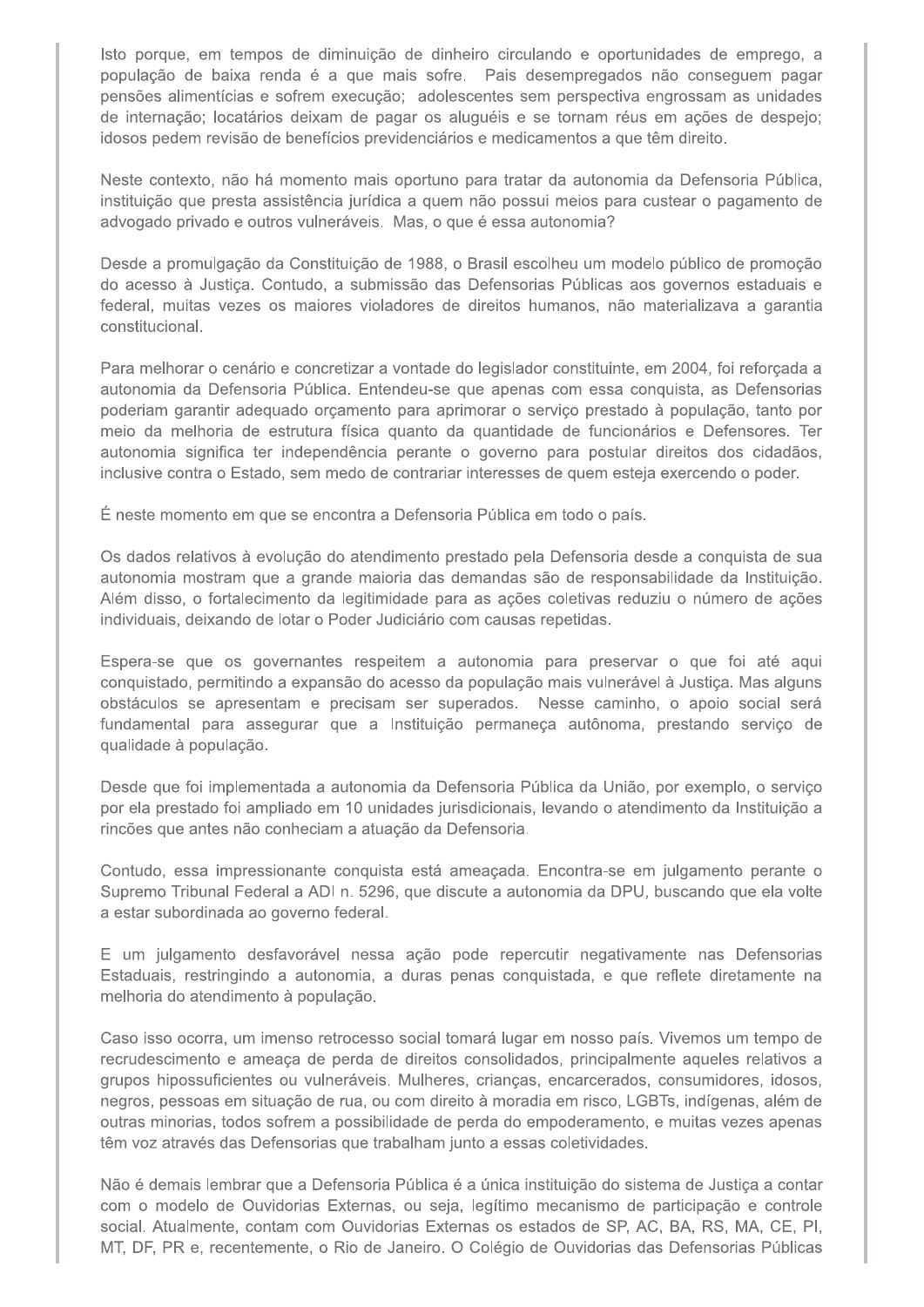do Brasil apoia a autonomia e o fortalecimento das Defensorias para cumprimento de sua missão constitucional.

Diante deste quadro, necessário se faz o apoio de todos os atores da Sociedade Civil engajados no ideal de um país justo, livre e solidário e que contemple o acesso à Justiça como prioridade e a Defensoria Pública como instrumento para que se efetive a cidadania.

Visando a assegurar o modelo público previsto na Constituição da República para a promoção da Justiça à população mais vulnerável do Brasil, apoie a causa da autonomia da Defensoria Pública. Ela interessa a você!

#### ABAIXO A RELAÇÃO DE TODOS OS APOIADORES

**Advogados Sem Fronteiras (ASF Brasil)** 

**Agentes de Pastoral Negro (APN's/ES)** 

Articulação Nacional de Movimentos e Práticas de Educação Popular e Saúde em Goiás (ANEPS-GO)

Assessoria Jurídica Popular Luiz Gama (SE)

Associação Agrícola Novo Horizonte do Quingoma (BA)

Associação Amor de Mãe de Batatais (SP)

Associação Cultural e Religiosa Sitio da Paz (BA)

Associação de Dependentes Químicos (APADEQ/AC)

Associação de Gays do Espírito Santo (AGES)

Associação de Mães e Amigos de Crianças e adolescentes em risco - AMAR (MA)

Associação de Moradores da Salina (MA)

Associação de Moradores da Vila Bananeira (Arapiraca/AL)

Associação de Moradores do Bairro Nossa Senhora das Graças de Cruzeiro do Sul (AC)

Associação de Moradores e Amigos do Bairro Baixão (Arapiraca/AL)

Associação de Moradores e Pequenos Produtores Rurais do Quingoma (BA)

Associação de Mulheres Amigas de Itinga (AMMIGA/BA)

Associacao de Mulheres Unidas (AMUS/ES)

Associação de Pais de Autistas e Deficientes Mentais de Volta Redonda (Apadem)

Associação de Pais e Amigos de Deficientes Auditivos de Lauro de Freitas (APADALF/BA)

Associação de Pais e Amigos dos Deficientes Auditivos (APADA)

Associação de Pais e Amigos dos Excepcionais (Apae/Goiás)

Associação de Travestis, transexuais e trangeneros do ES (ASTRANS)

Associação dos Conselheiros e Ex- Conselheiros do Maranhão (ACECTMA)

Associação dos Conselheiros e Ex-Conselheiros Tutelares de Rio Branco (ASCONTAC)

Associação dos Conselheiros Tutelares da Bahia (ACTE/BA)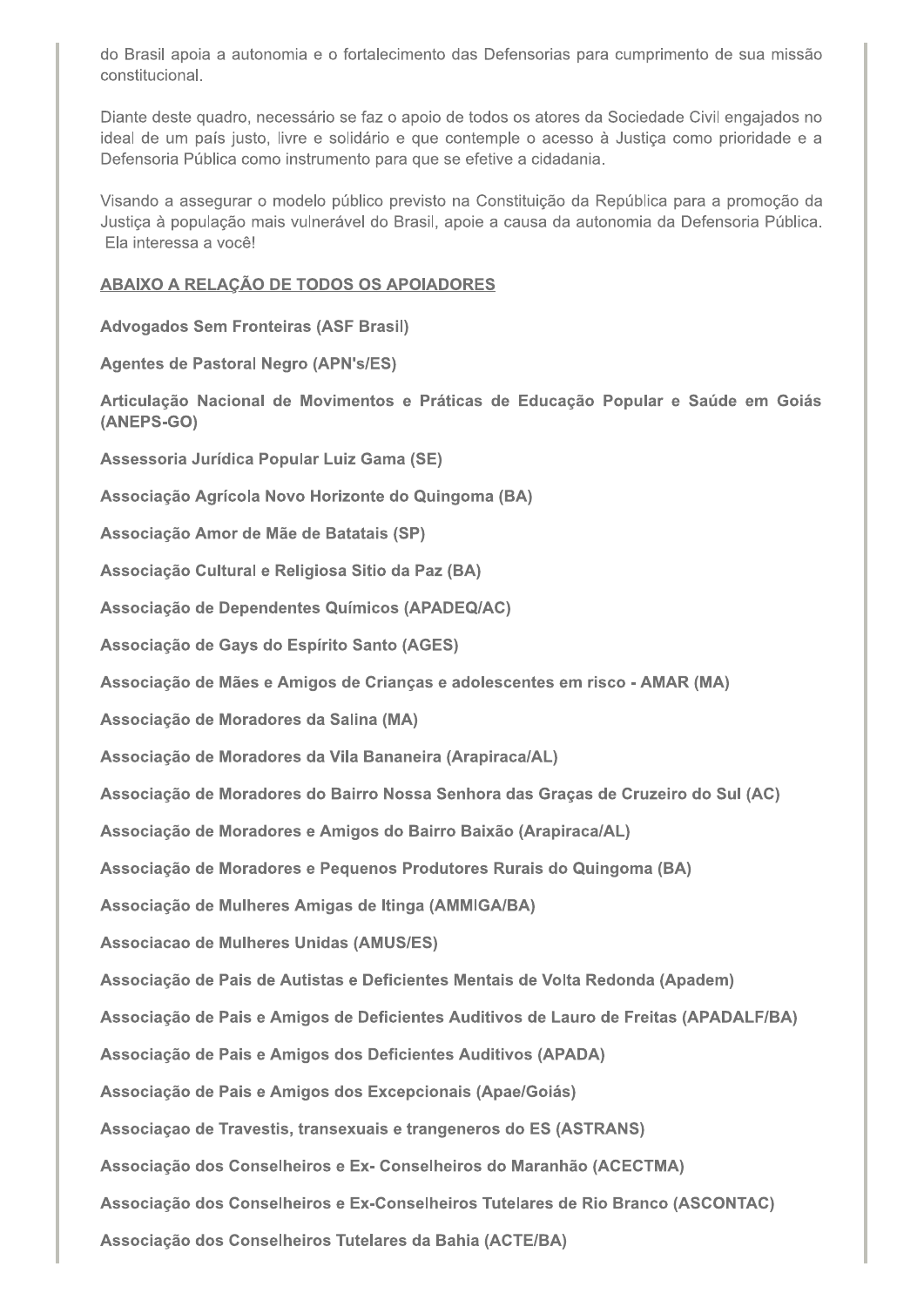Associação dos Portadores de Hepatite do Acre (APHAC) Associação dos Produtos Hortifrutigranjeiros de Paço do Lumiar (MA) Associação dos Sem Teto e Sem Terra do Estado do Tocantins Associação Fala Mulher (SP) Associação Internacional Maylê (AMSK/Brasil) Associação Juízes para a Democracia (AJD) Associação Nacional dos Centros de Defesa da Criança e do Adolescente - ANCED (Seção **DCI Brasil)** Associação para a Preservação da Cultura Cigana (APRECI) Associação Pérola Negra Associação Sorriso da Criança (MA) **Brigadas Populares (ES) Brigadas Populares (MG)** Casa da Juventude Pe. Burnier **Casa de Apoio Dom Pedro Luiz** Casa de Apoio Nosso Lar (MA) **Casa Fluminense Casa Rosa Mulher (SEMAN/AC) Central de Movimentos Populares Central de Movimentos Populares (CMP/Goiás)** Central dos Trabalhadores e Trabalhadoras do Brasil (CTB/GO) **Central Única dos Trabalhadores (CUT/AC)** Central Única dos Trabalhadores (CUT/Goiás) **Centro Cultural Humaitá Centro de Apoio aos Direitos Humanos (CADH/ES)** Centro de Apoio e Integração Social a Pessoa com Deficiência (MA) Centro de Cidadania Negra do Estado de Goiás (CENEG/GO) Centro de Defesa da Criança e do Adolescente (CEDECA-TO) Centro de Defesa da Vida e dos Direitos Humanos Carmen Bascarán (CDVDH/CB) Centro de Defesa dos Direitos Humanos da Serra (ES) Centro de Defesa dos Direitos Humanos Dom Tomás Balduíno (CDDH/ES) Centro de Defesa dos Direitos Humanos Irmã Josefina em Sena Madureira (AC) Centro de Direitos Humanos de Palmas (TO)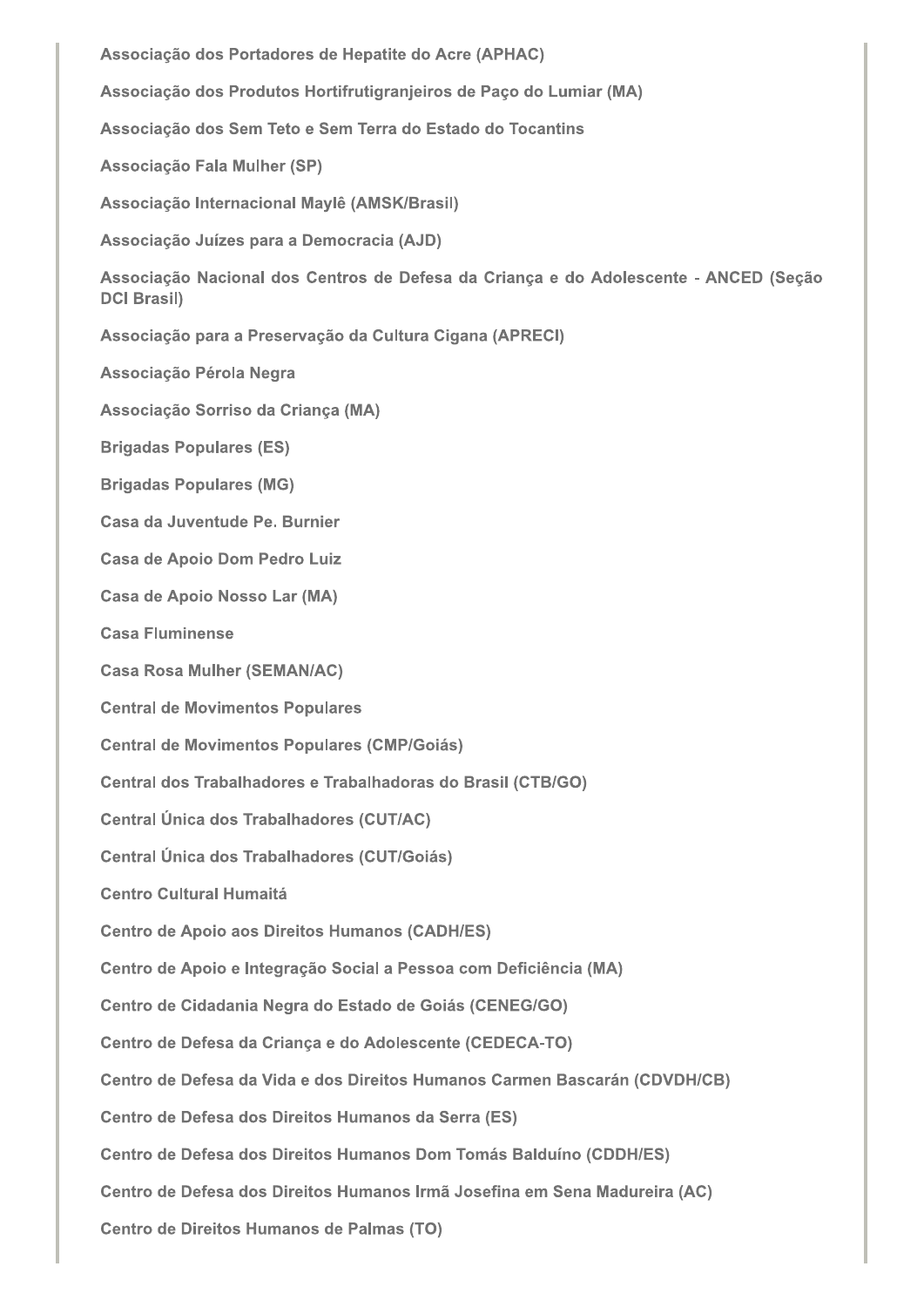Centro de Educação Infantil (CEI-GO) Centro de Estudos e Referência da Cultura Negra (CERNEGRO/AC) Centro de Integração Social (MA) Centro de Juventude Cajueiro (Goiás) Centro de Referência em Direitos Humanos Cerrado (CRDH Cerrado/GO) Centro Defesa Direitos Humanos em Educação Popular do Acre (CDDHEP/AC) **Centro Gaspar Garcia de Direitos Humanos** Centro Salesiano do Adolescente Trabalhador (CESAM/GO) Centro Social e Cultural Dom Sebastião (MA) Cerrado Assessoria Jurídica Colégio de Ouvidores da Defensoria Pública **Coletivo de Advogados Populares** Coletivo de Estudantes Negras e Negros Beatriz Nascimento (CANBENAS) Coletivo de Negros e Negras (IFG) **Coletivo Hip-Hop** Coletivo Nacional de Direitos Humanos do MST/SE **COLETIVO NEGROS IFG COLETIVO OMODÊ (Aparecida de Goiânia) Coletivo Peso - Periferia Soberana (MG) Coletivo Quilombo** Comissão de Direitos Humanos da Câmara Municipal de Goiânia Comissão de Direitos Humanos da OAB/ES Comissão de Justiça e Paz da Aquidiocese de Vitória (ES) Comissão de Moradores e Pequenos Produtores Rurais do Quingoma (BA) Comissão Estadual de Mulheres Trabalhadoras Rurais (CEMTR) **Comissão Pastoral da Terra (CPT/Goiás) Comissão Pastoral da Terra (MA) Comissão Pastoral da Terra (MG)** Comissão Pastoral da Terra (TO) Comissão Quilombola do Sapê do Norte (ES) **Comitê Nacional da Verdade (Goiás)** Comunicação e Direitos Humanos (MiDHia) Comunidade de Saúde, Desenvolvimento e Educação (ComSaúde/TO)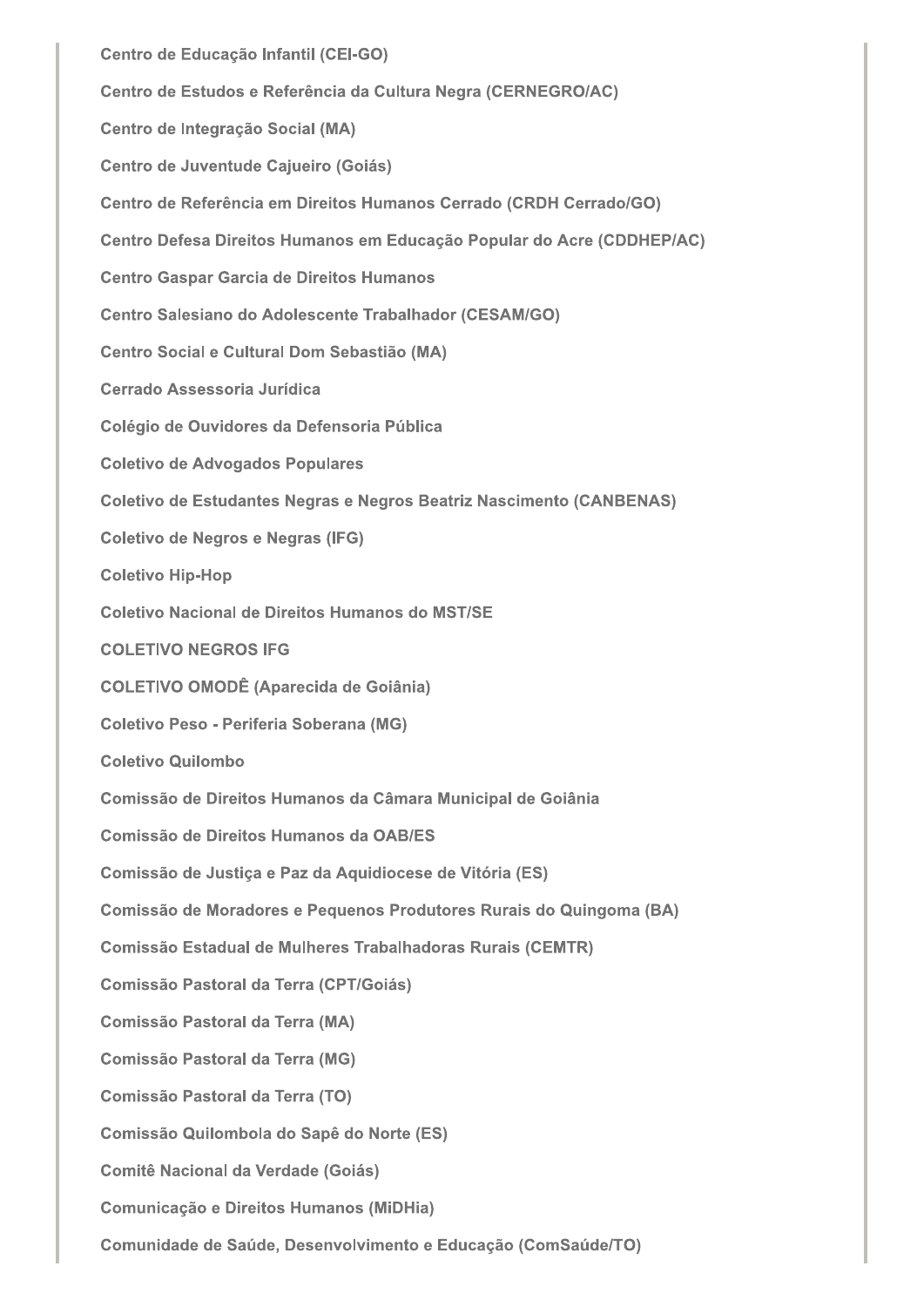**Comunidade Renascer (MA)** 

Comunidades Quilombola e Associações do Município de Sabinópolis (MG)

**CONECTAS Direitos Humanos (ES)** 

Conselho Comunitário de Defesa Social do Pólo Coroadinho (MA)

Conselho da Comunidade de Maceió (AL)

Conselho da Pessoa com Deficiência de Franca

Conselho de Associações Amigos de Bairro (CONSABS de São Miguel Paulista, Itaim Paulista, Ermelino Matarazzo e Penha)

Conselho de Defesa dos Direitos da Mulher do Estado do ES (CEDIMES)

**Conselho de Desenvolvimento Casa (CONDECA/BA)** 

Conselho de Segurança de Nordeste de Amaralina (BA)

**Conselho do Idoso (AC)** 

**Conselho Estadual da Mulher (Goiás)** 

Conselho Estadual de Direitos Humanos do ES

Conselho Estadual dos Direitos da Criança e do Adolescente de Alagoas (CEDCA/AL)

Conselho Municipal da Terceira Idade de Franca

Conselho Municipal de Defesa de Direitos da Mulher de Lauro de Freitas (BA)

Conselho Municipal de Direitos Humanos e Cidadania de Campinas

**Conselho Municipal de Juventude (Goiás)** 

Conselho Municipal de Pessoas com deficiências

Conselho Municipal de Politicas para a Juventude (CMPJ/Goiânia)

**Conselho Municipal dos Direitos da Mulher (AC)** 

Conselho Municipal para Igualdade Racial (COMPIR/Goiânia)

**CONSELHO MUNICPAL DE PESSOAS COM DEFICIÊNCIA** 

Conselho Nacional de Leigos da Igreja Católica (CONAL)

**Conselho Penitenciário Estadual (AC)** 

Conselho Regional de Psicologia 16<sup>a</sup> região (ES)

Conselho Regional de Serviço Social 17 Regiao (ES)

Conselho Regional de Serviço Social 19° Goiás (CRESS/Goiás)

Conselho Tutelar dos Direitos da Criança e do Adolescente de Arapiraca (AL)

**Consulta Popular/SE** 

Deputados da Assembleia Legislativa do Rio de Janeiro (MOÇÃO DE CONGRATULAÇÃO E APLAUSOS À AUTONOMIA FUNCIONAL, ADMINISTRATIVA E ORÇAMENTÁRIA DAS **DEFENSORIAS PÚBLICAS)**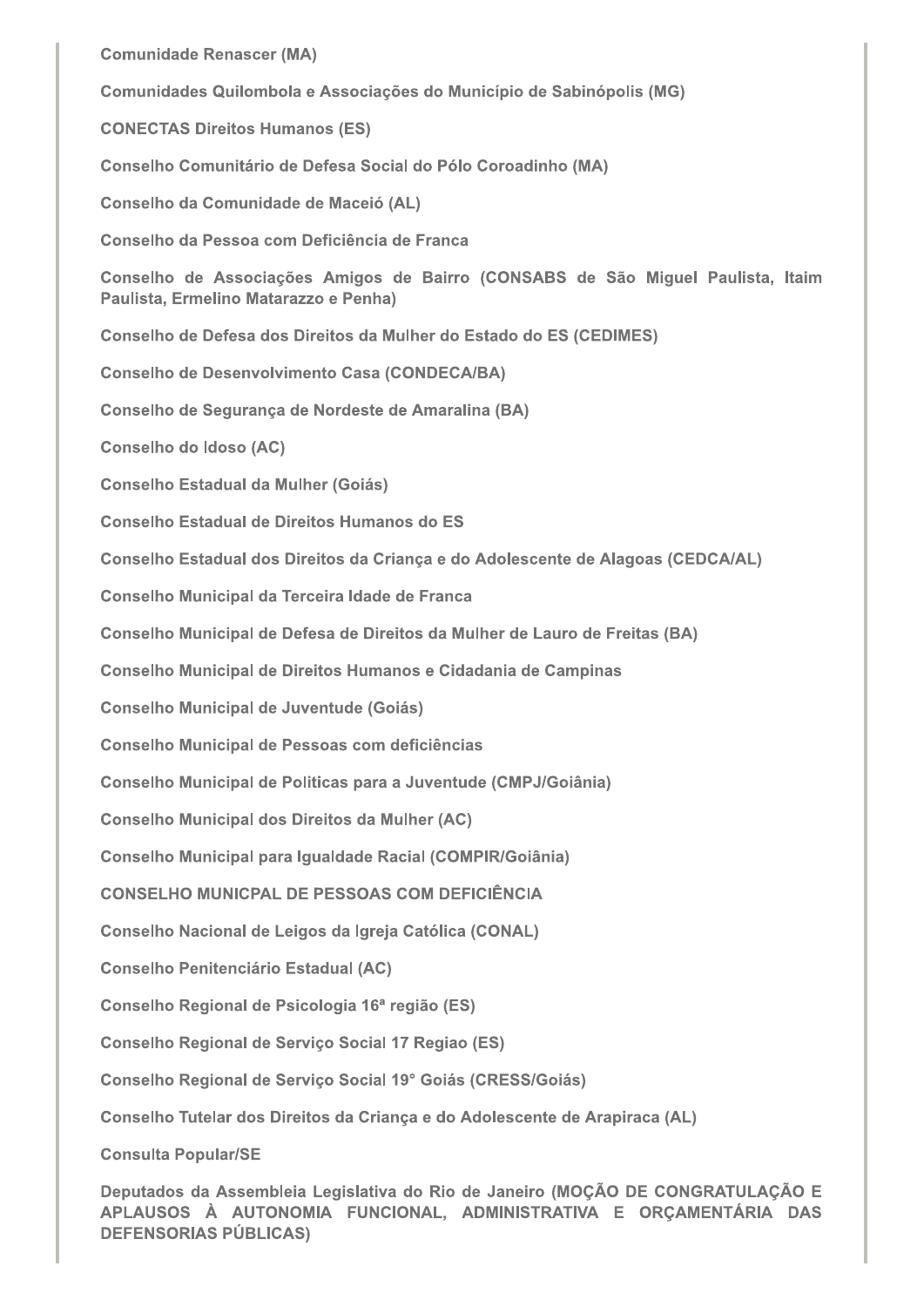Diretório Central dos Estudantes da UFS (DCE) Diretório Central dos Estudantes da Universidade Federal de Goiás (DCE/GO) Favela Viva (Sena Madureira/AC) Federação Brasileira Cidadania (FEBRAC/BA) Federação das Associações Comunitárias de Arapiraca (AL) Federação de Umbanda e Camdoblé (GO) Federação dos Conselhos municipais de Segurança Pública do Estado da Bahia Fórum de Mulheres de Lauro de Freitas (BA) Fórum de Mulheres do Espirito Santo (ES) Fórum Estadual de Defesa do Criança e do Adolescente Fórum Estadual de Juventude Negra do Espírito Santo (FEJUNES) **Fórum Estadual LGBT (ES)** Fórum Goiano de Educação de Jovens e Adultos (EJA) Fórum Goiano de Mulheres Fórum Goiano de Mulheres (GO) **Frente Afro** Frente Parlamentar do Rio de Janeiro Fundação Instituto de Direitos Humanos (FIDH/BA) **GRUPO BARRAVENTO (ANGOLA) Grupo Cultura Afro Kisile (ES) Grupo Cultural Modjumbaxe (ES)** Grupo de Capoeira Calunga (Goiás) Grupo de Mulheres Negras Dandaras no Cerrado (GO) **Grupo Eles por Eles** Grupo Orgulho, Liberdade e Dignidade (GOLD/ES) **Grupo Regional Passo Preto GRUPO SÓ ANGOLA (ANGOLA) IBRACE IGREJA IRIS** Instituto 25 de Março de Sérgio Miranda (ISEM) **Instituto Braços Instituto Brasil Central (IBRACE/GO)** Instituto Brasileiro de Ciências Criminais (IBCCRIM)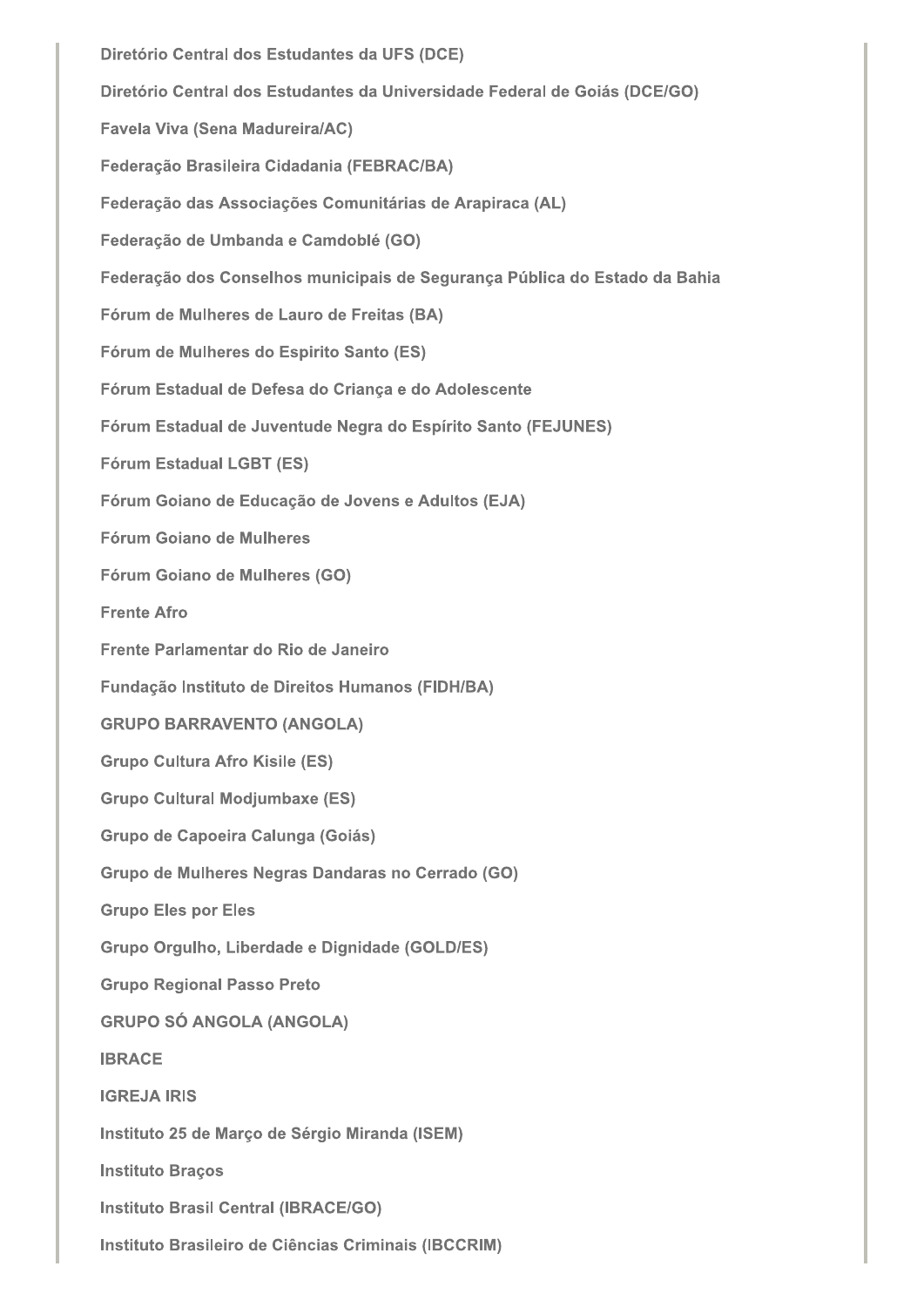Instituto Centro Comunitário Bairro de Fátima (MA) Instituto de Amparo a Terra à Sociedade do Alto Paranã - Paço do Lumiar (MA) Instituto de Desenvolvimento e Direitos Humanos (SC) Instituto de Desenvolvimento, Educação, Interação e Apoio (IDEIA) Instituto de Estudos da Religião (ISER) Instituto Ganga Zumba (ES) Instituto Mais Democracia (SC) Instituto Sílvio Vianna (Maceió/AL) Instituto Tolerância Instituto Transformar Vila Embratel (MA) Juntos.org.br (BA) **Justiça Global** Levante Popular da Juventude/SE LICENCIATURA INTERCULTURAL INDÍGENA LIGA DE CAPOEIRA DA REGIÃO DA GRANDE GOIÂNIA Marcha Mundial das Mulheres/SE Marcha Mundial de Mulheres/PR **MOPS/Oficina Mulher MOTU/SE Mov. Hip Hop Grupo N.C.A Movimento Ação Instituto Movimento Camponês Popular Movimento Camponês Popular (MCP/SE)** Movimento de Luta nos Bairros, Vilas e Favelas (MBL) Movimento de Trabalhadoras e Trabalhadores por Direitos (MTD) Movimento dos Pequenos agricultores (MPA/SE) Movimento dos Pescadores e Pescadoras Tradicionais do Litoral do Paraná (Mopear) Movimento dos Trabalhadores Sem Teto do Estado do Tocantins (MTST/TO) Movimento Hip Hop (UBC<sup>2</sup> Goiás) Movimento Interestadual das Quebradeira de Coco Babaçu (MIQCB/MA) Movimento Nacional da População de Rua (MNPR/ES) Movimento Nacional da População em Situação de Rua (MNPR) **MOVIMENTO NACIONAL DE DIREITOS HUMANOS**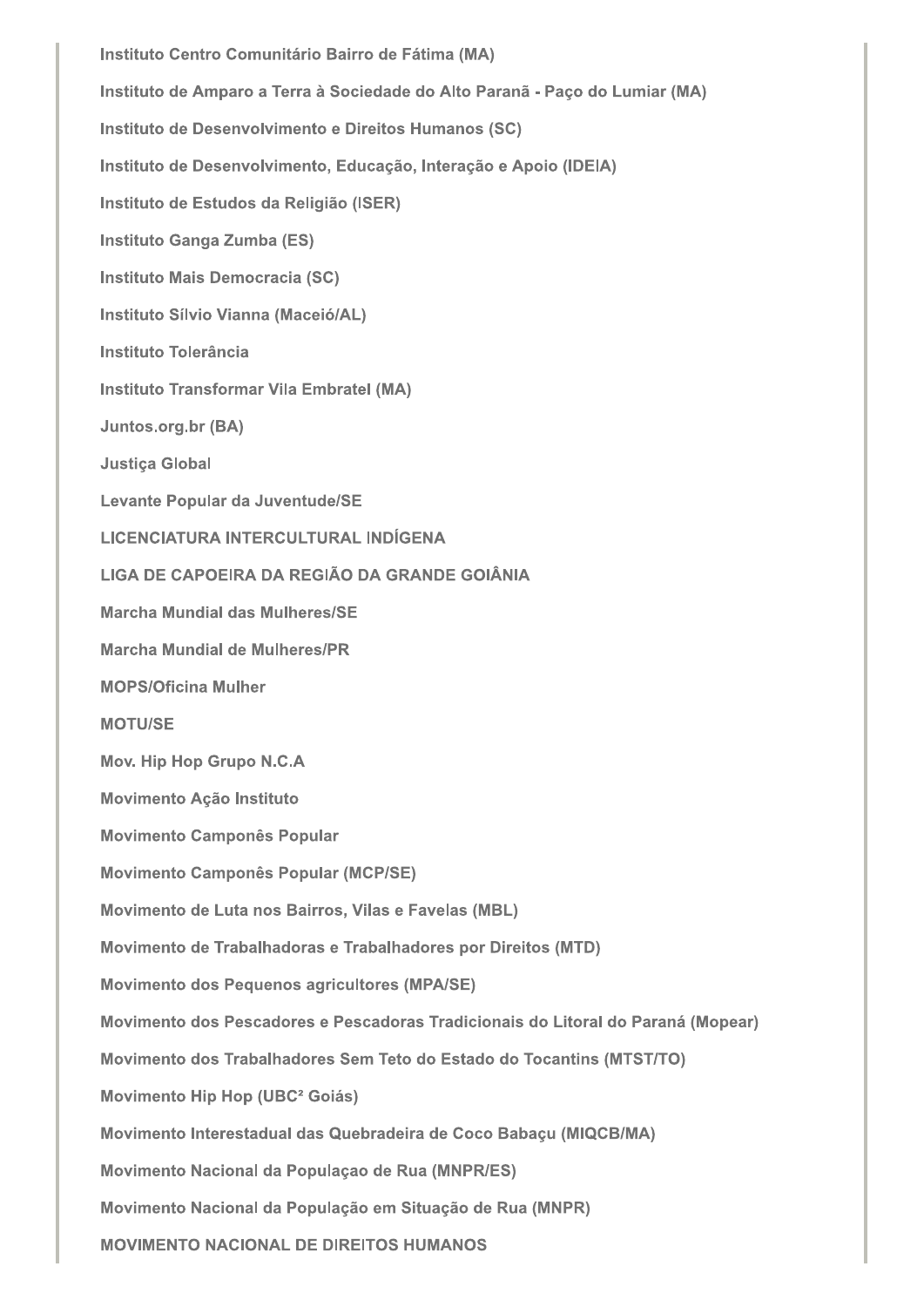Movimento Nacional de Direitos Humanos (MNDH/GO) Movimento Nacional de Direitos Humanos no Espírito Santo (MNDH/ES) Movimento Nacional de Direitos Humanos/RJ Movimento Nacional de Pessoas em Situação de Rua Movimento Nacional de População de Rua (MNPR/GO) Movimento Nacional População de Rua (SC) **Movimento Negro Unificado (MNU/ES) Movimento Popular de Favelas Movimento Sem Terra** Mulheres na Comunicação NGO voor Kinderrechten - KIYO - (ONG para a Defesa dos Direitos da Criança - Bélgica) NÔMADES GRUPO DE DANÇA Núcleo de Assessoria Jurídica Alternativa (NAJA - Vitória da Conquista/Bahia) Núcleo de Cultura Indígena (NCI) Núcleo de Estudo, Pesquisa e Extensão em Mobilizações Sociais do Departamento e do Programa de Pós-Graduação em Ciência Sociais da UFES (Organon) Observatório de Remoções **ONG ATITUDE ONG DIVERSIDADE ONG Diversidade** Ordem dos Servos de Maria de Sena Madureira (AC) Organização popular feminista para os direitos humanos Organização Terra de Direitos (Paraná) Organizações Franciscanos Internacional, Rede de Ação e Informação "Alimentação **Primeiro" (Fian-Brasil) Ouvidoria de Segurança Pública (MA)** Pastoral Carcerária da Diocese de Franca Pastoral Carcerária do Acre Programa de Direitos Humanos da Universidade de Goiás (PDH- UFG) Programa de Proteção a Defensores de Direitos Humanos (ES) **Projeto Legal** Rádio Comunitária Bacanga (MA) Rede Nacional de Adolescentes em Conflito com a Lei (RENADE)

Rede Nacional de Advogadas e Advogados (Renap/MG)